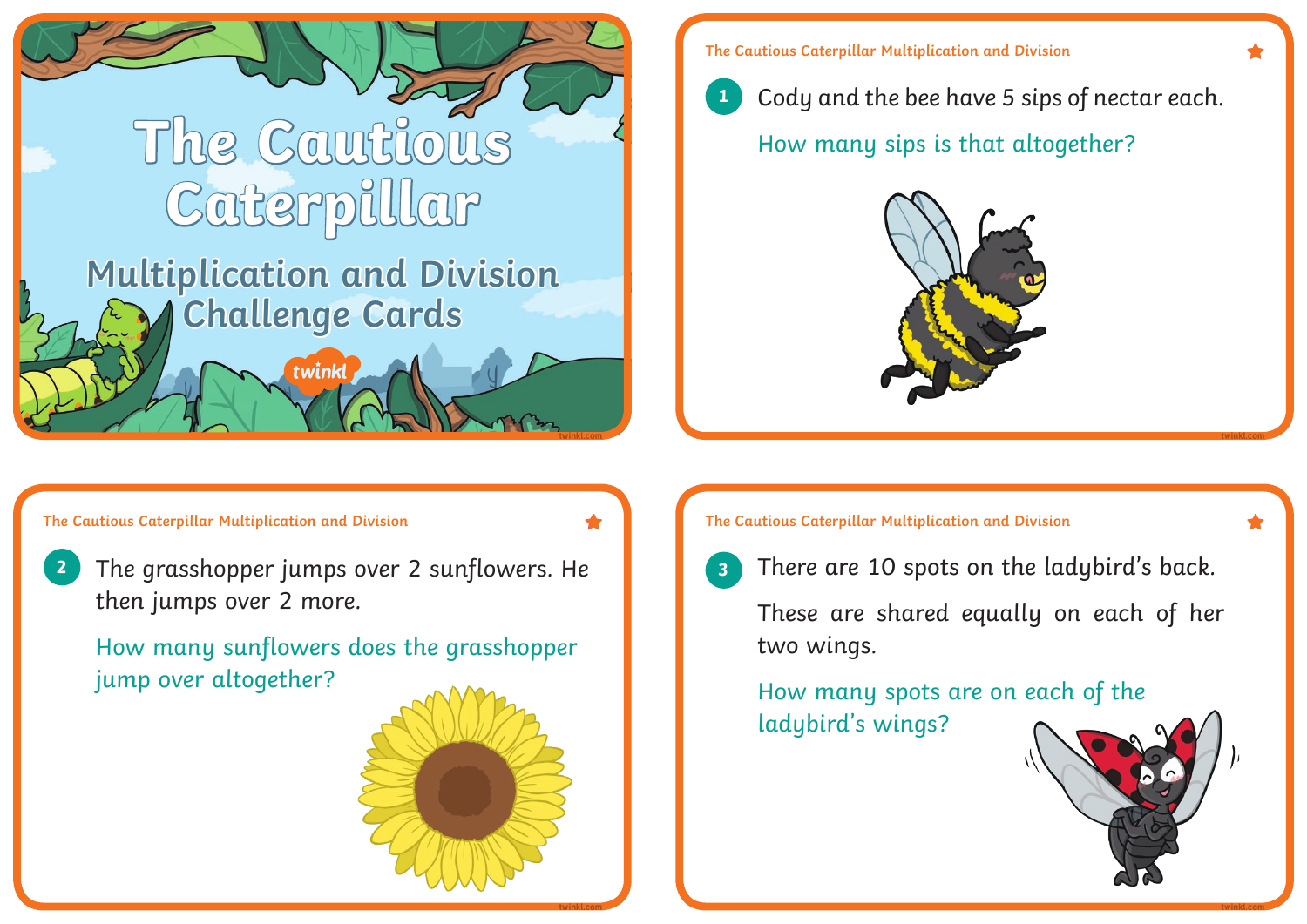**twinkl.com**

**twinkl.com**

**4** 2 flowers lose an equal number of petals. 8 petals have fallen to the ground.

How many petals did each flower lose?



## **The Cautious Caterpillar Multiplication and Division**

**5** Sunflowers are planted in rows like this.



a) How many sunflowers are there altogether?

b) Can you write two multiplication calculations that show this?

**The Cautious Caterpillar Multiplication and Division** \*\* **6 7** A grasshopper has 6 legs. How many legs would 5 grasshoppers have in total?

**The Cautious Caterpillar Multiplication and Division**



There are 14 stones near the stream. A frog hops on half of them.

How many stones does the frog hop on?



**twinkl.com**

**twinkl.com**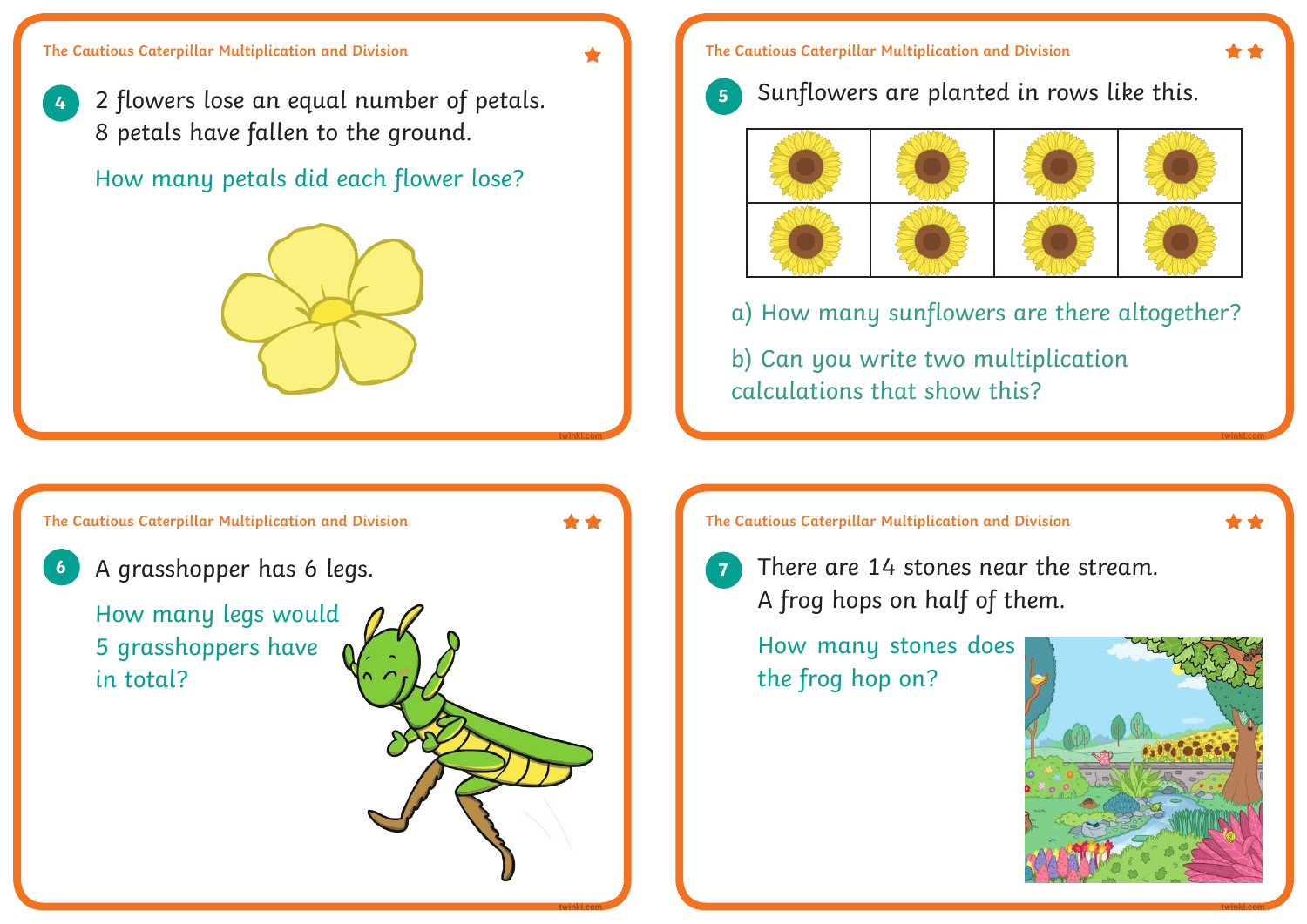**8** There are some leaves on the ground. Each leaf has 2 nibbles in it.

If there are 16 nibbles, how many leaves are on the ground?

**The Cautious Caterpillar Multiplication and Division**

\*\*\*

**twinkl.com**

**twinkl.com**

**10** There are 10 sunflowers planted in each row.

How many sunflowers will be in 5 rows in total?







The ladybird goes on holiday and flies 5 miles a day.

How many miles does she fly in a week?



**twinkl.com**

## **The Cautious Caterpillar Multiplication and Division**



Cody eats 25 leaves. It takes her 5 days. She eats an equal amount of leaves each day.

How many leaves does she eat each day?